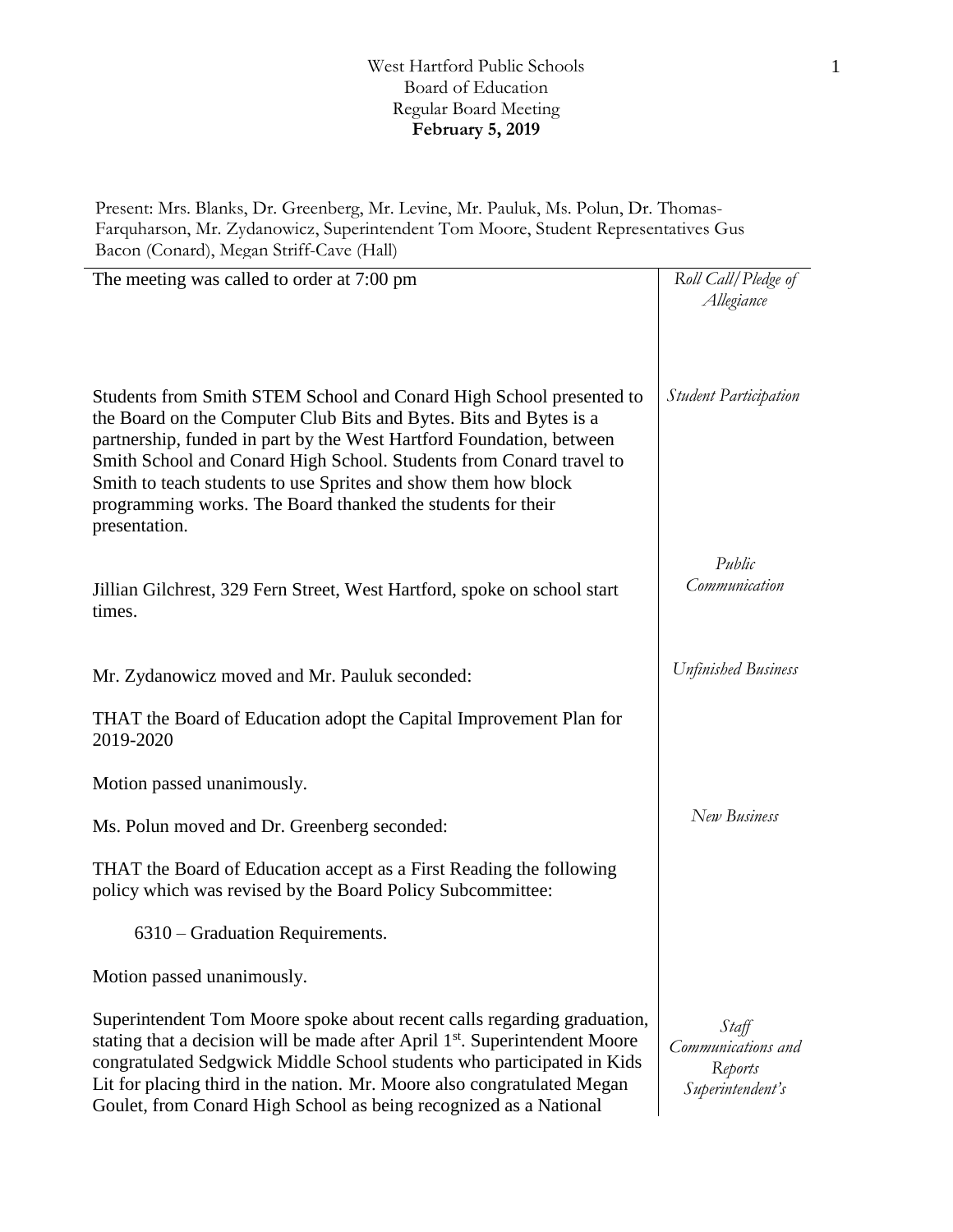Winner of the NCWIT Aspirations in Computing Award. Mr. Rick Ledwith, Executive Director of Human Resources, reported to the Board on Personnel Actions. This report is a combination of the December and February reports. The Board asked questions on mid-year retirements. Mr. Paul Vicinus, Assistant Superintendent for Curriculum and Instruction, alongside Mrs. Kerry Jones, Director of Elementary Education, Ms. Kristi Laverty, Principal of Duffy Elementary, and Mrs. Kelly Brouse, Principal of Bugbee Elementary, presented to the Board on the Role of the Curriculum Specialist. The Curriculum Specialist is a teacher-leader position that provides invaluable support and assistance to the elementary principal. The Curriculum Specialist plays an active role in the school continuous improvement process and works closely with staff in defining large scale building needs relative to instruction, remediation, and enrichment. Curriculum Specialist support professional learning and staff development, engage with students and provide important buildingbased leadership and logistical support to principals. The Board asked questions on the term or length of time a Curriculum Specialist serves, what role is held at the high school level, and additional certification required for this position. Question regarding stipend was also asked. Mr. Zydanowicz moved and Dr. Greenberg seconded: THAT the Board of Education approve the Financial Report for the period ending December 31, 2018. Motion passed unanimously. Dr. Greenberg moved and Mr. Zydanowicz seconded: THAT the Board of Education approve the revised minutes of the Regular Board of Education meeting of January 15, 2019. Motion passed unanimously. Mr. Dave Pauluk visited Duffy Elementary and Norfeldt Elementary and thanked principals for their hospitality. Dr. Thomas-Farquharson attended transition meetings for parents and thanked the middle school principals for the informative presentation. Ms. Deb Polun announced the West Hartford's Cookin', coming up *Report Personnel Actions Role of the Curriculum Specialist Routine Matters Approval of Financial Report Approval Of Minutes Information and Reports*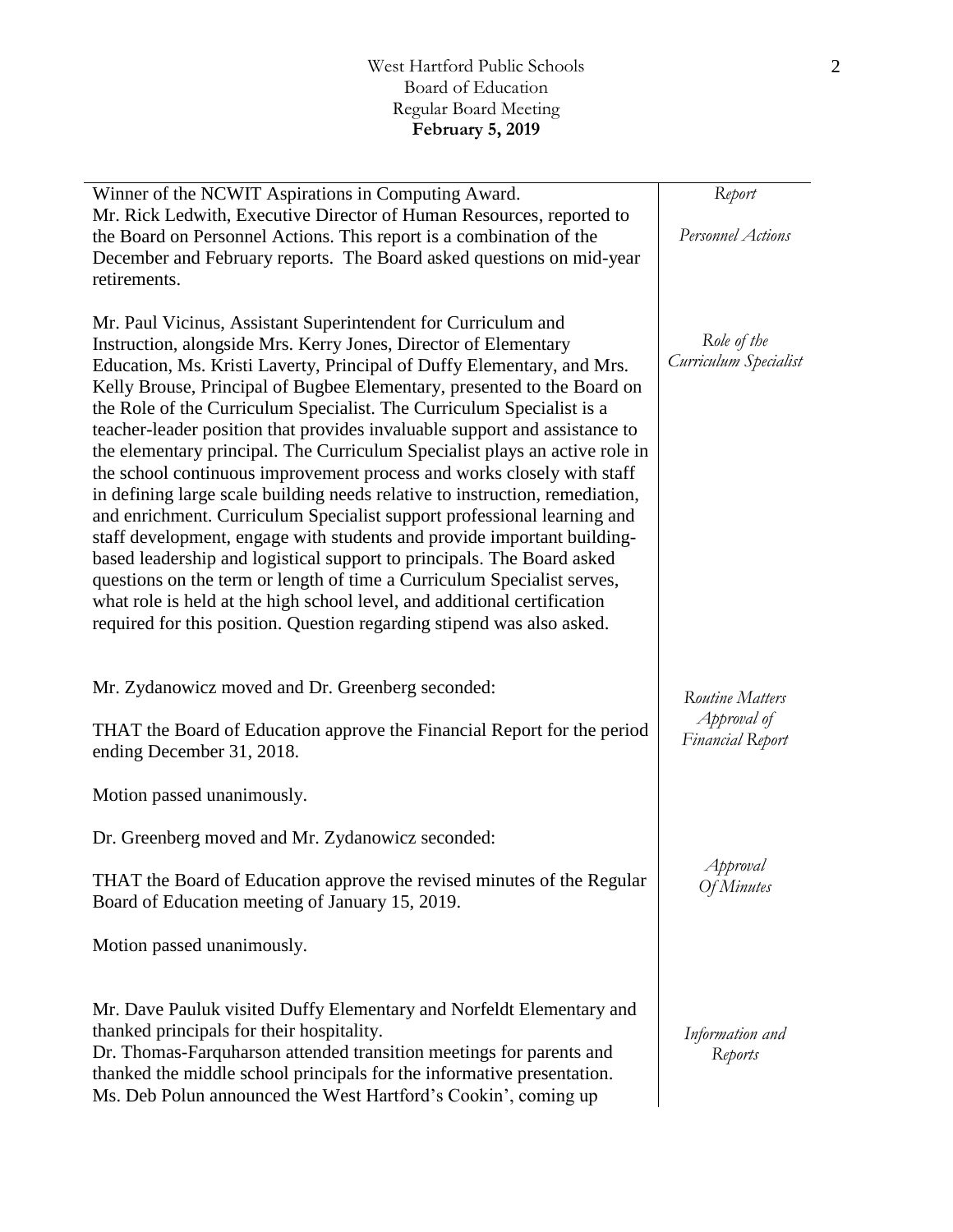| March 30 <sup>th</sup> .<br>Hall High School Student Representative, Megan Striff-Cave, reported to<br>the Board on Blackbox Theater's comedy improv troop, speaker Charles<br>Smith, the Jazz Band concert and National School Counseling week.<br>Conard High School Student Representative, Gus Bacon, reported to the<br>Board on the upcoming presentation titled "How to Pay for College",                                                                                                                                                                                                                                                                                                                                                                                                                                                                          |                                                                    |
|---------------------------------------------------------------------------------------------------------------------------------------------------------------------------------------------------------------------------------------------------------------------------------------------------------------------------------------------------------------------------------------------------------------------------------------------------------------------------------------------------------------------------------------------------------------------------------------------------------------------------------------------------------------------------------------------------------------------------------------------------------------------------------------------------------------------------------------------------------------------------|--------------------------------------------------------------------|
| NCAA Information Night, the Winter Swing Dance, and the 2019-2020<br>Program of Studies is now available online. He also reported on the<br>upcoming ice cream social and safe grad planning.                                                                                                                                                                                                                                                                                                                                                                                                                                                                                                                                                                                                                                                                             |                                                                    |
| Mrs. Carol Blanks announced the following meeting dates:<br>1. Wednesday, February 20, 2019, Regular Board of Education<br>meeting, Town Hall, 50 South Main Street, room 314, Legislative<br>Chamber, 7:00 p.m.<br>2. Tuesday, March 5, 2019, Regular Board of Education meeting,<br>Presentation of the Superintendent's Budget, Town Hall, 50 South<br>Main Street, room 314, Legislative Chamber, 7:00 p.m.<br>3. Wednesday, March 13, 2019, Budget Workshop #1, Town Hall,<br>50 South Main Street, room 314, Legislative Chamber, 7:00 p.m.<br>4. Tuesday, March 19, 2019, Regular Board of Education meeting,<br>Town Hall, 50 South Main Street, room 314, Legislative Chamber,<br>7:00 p.m.<br>5. Wednesday, March 27, 2019, BOE Public Hearing, followed by<br>Budget Workshop #2, Town Hall, 50 South Main Street, room<br>314, Legislative Chamber, 7:00 p.m. | <b>Future Business:</b><br>Announcement of<br><b>Meeting Dates</b> |
| No Requests for future agenda items at this time.                                                                                                                                                                                                                                                                                                                                                                                                                                                                                                                                                                                                                                                                                                                                                                                                                         | Request for future<br>Agenda Items                                 |
| No comments from visitors at this time.                                                                                                                                                                                                                                                                                                                                                                                                                                                                                                                                                                                                                                                                                                                                                                                                                                   | Comments from<br><b>Visitors</b>                                   |
| Ms. Polun moved and Dr. Greenberg seconded:                                                                                                                                                                                                                                                                                                                                                                                                                                                                                                                                                                                                                                                                                                                                                                                                                               |                                                                    |
| THAT the Board of Education adjourn at 8:40 p.m.                                                                                                                                                                                                                                                                                                                                                                                                                                                                                                                                                                                                                                                                                                                                                                                                                          | Adjournment                                                        |
| Motion passed unanimously.                                                                                                                                                                                                                                                                                                                                                                                                                                                                                                                                                                                                                                                                                                                                                                                                                                                |                                                                    |
| ATTEST:                                                                                                                                                                                                                                                                                                                                                                                                                                                                                                                                                                                                                                                                                                                                                                                                                                                                   |                                                                    |
| Mrs. Carol Blanks, Chairperson<br>Dr. Lorna Thomas-Farquharson,<br>Secretary<br>Respectfully submitted by: Mrs. C. Rogers, Clerk of the Board                                                                                                                                                                                                                                                                                                                                                                                                                                                                                                                                                                                                                                                                                                                             |                                                                    |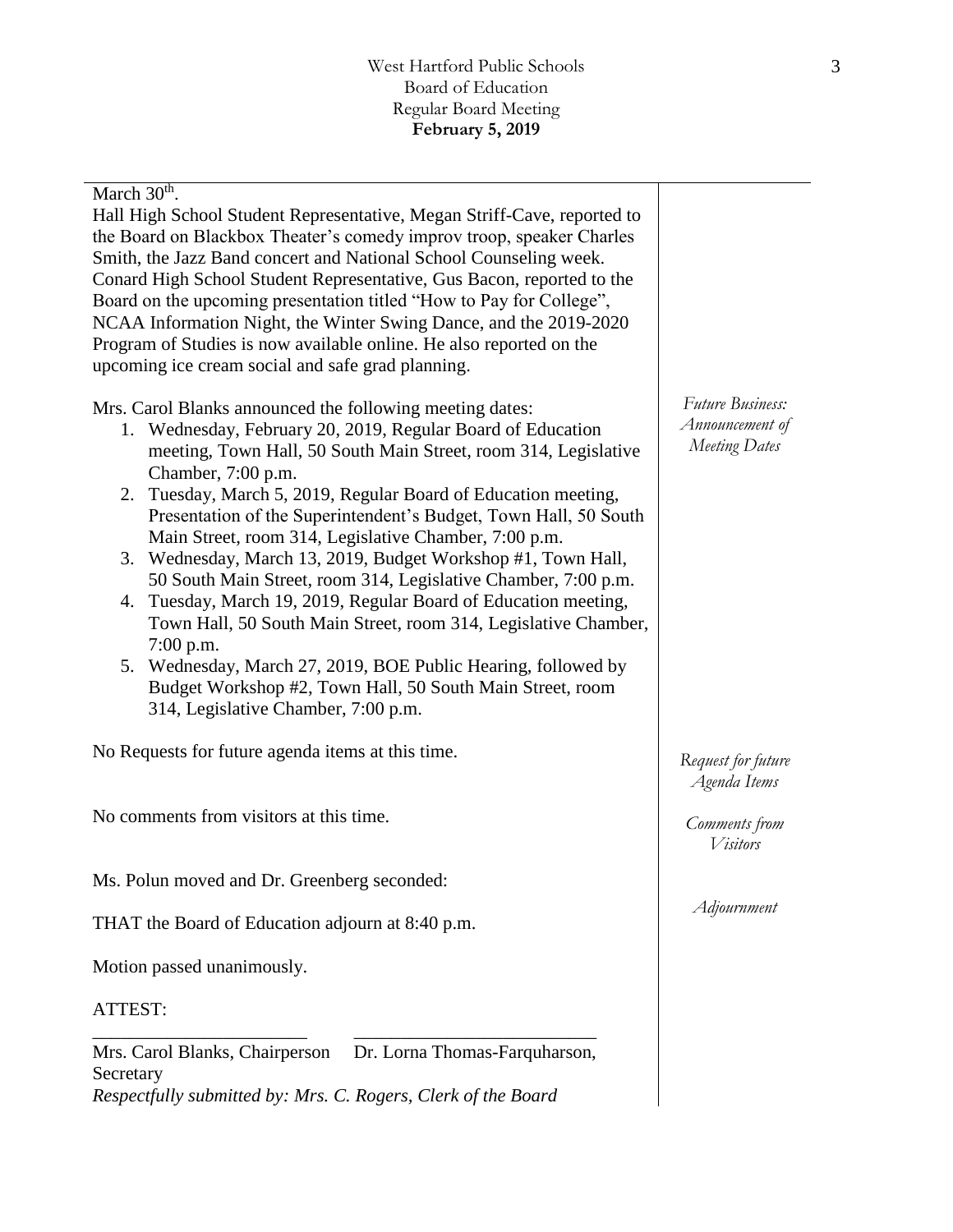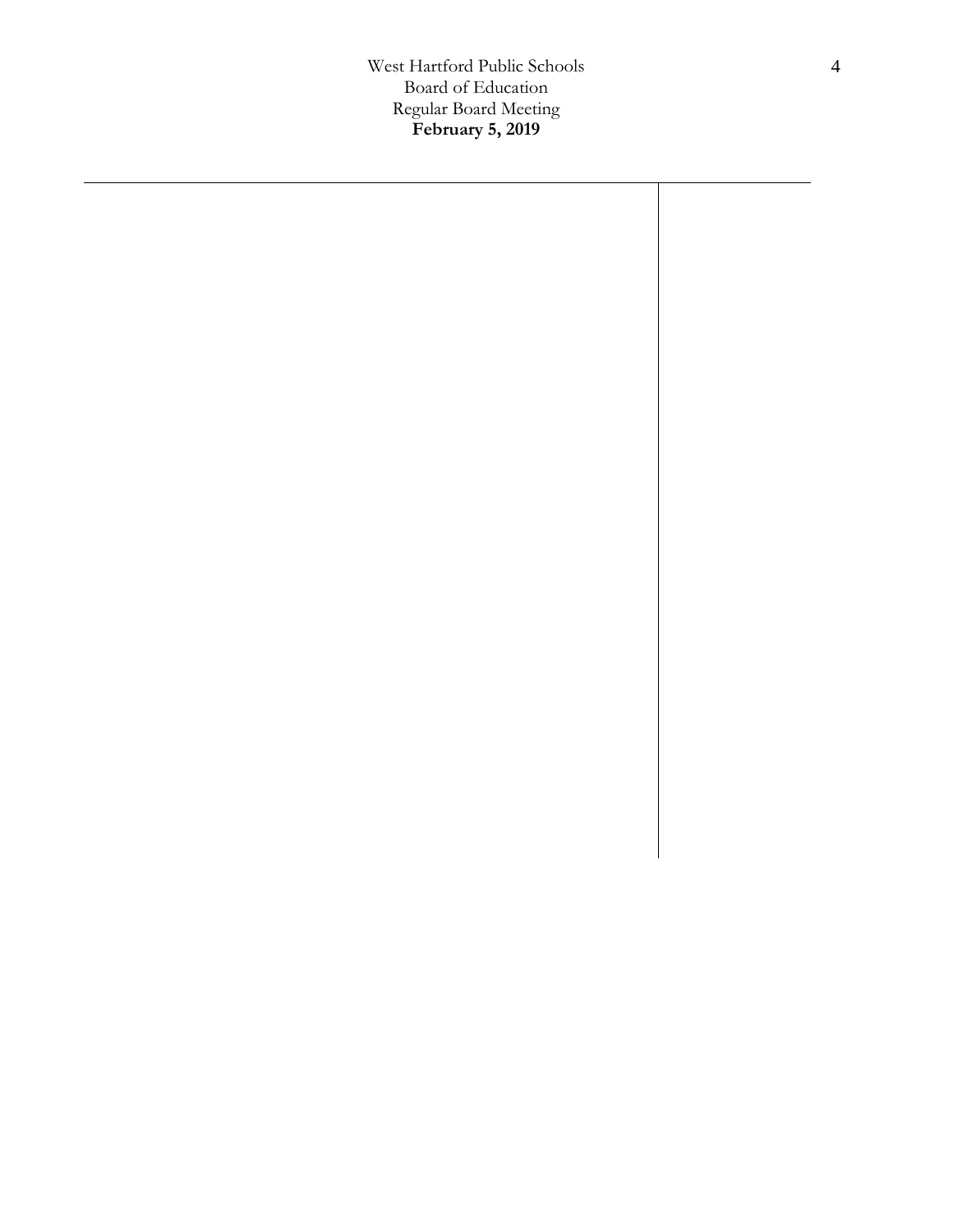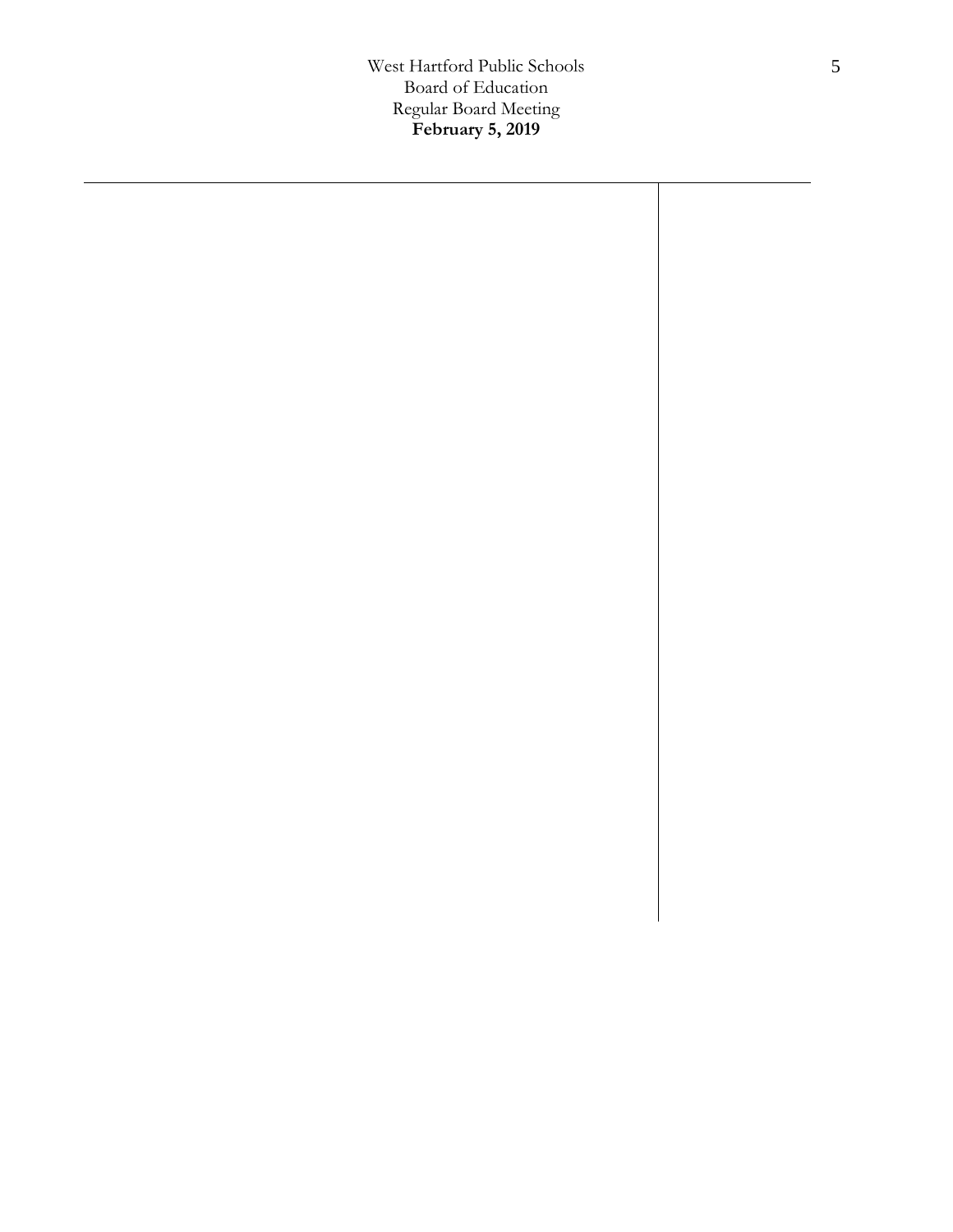